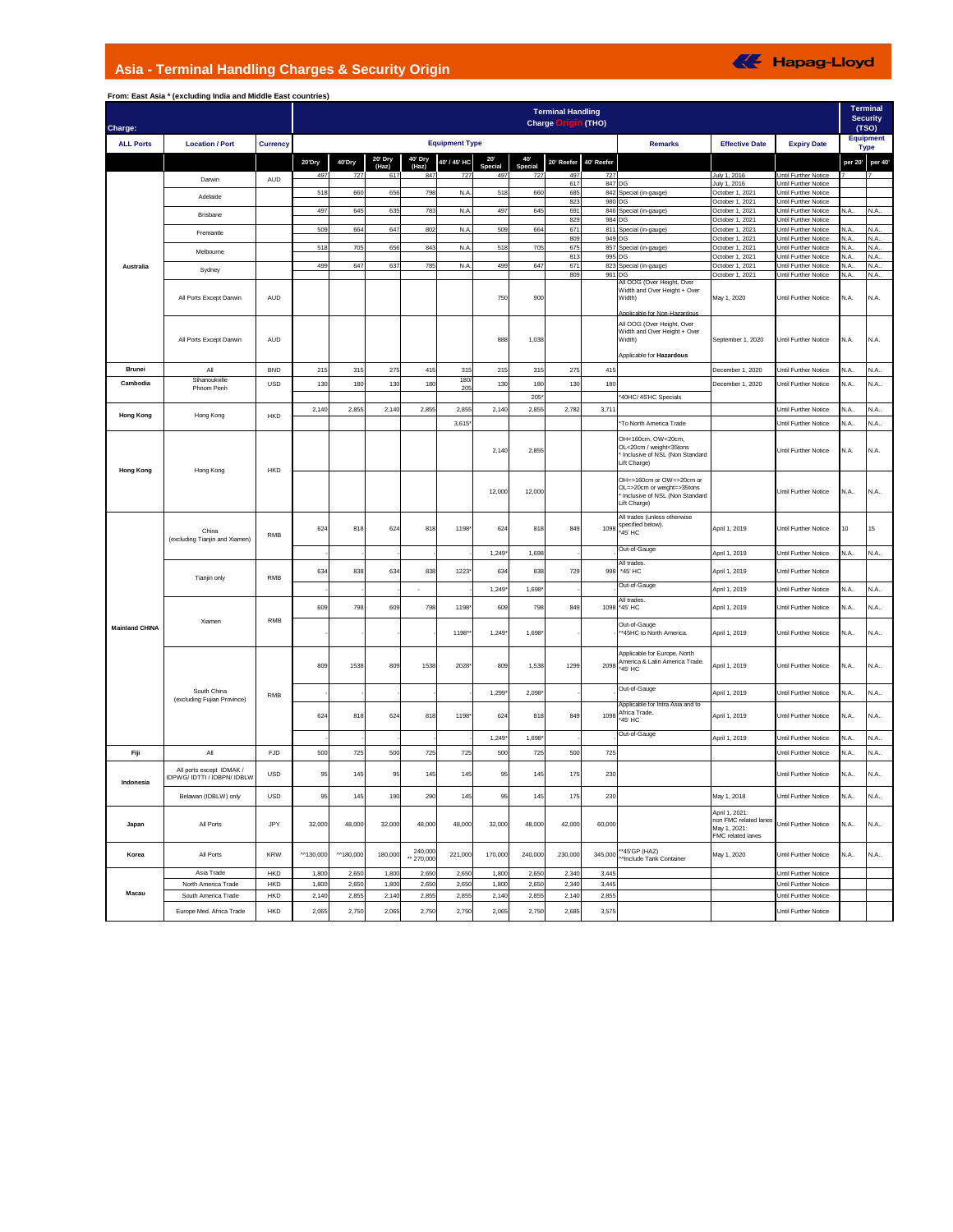## **Asia - Terminal Handling Charges & Security Origin**

|                  | From: East Asia * (excluding India and Middle East countries) |                 |                                                                                              |           |                  |                  |                         |                |                |                       |                    |                                                                           |                                          |                             |         |         |
|------------------|---------------------------------------------------------------|-----------------|----------------------------------------------------------------------------------------------|-----------|------------------|------------------|-------------------------|----------------|----------------|-----------------------|--------------------|---------------------------------------------------------------------------|------------------------------------------|-----------------------------|---------|---------|
| Charge:          |                                                               |                 | <b>Terminal</b><br><b>Terminal Handling</b><br><b>Security</b><br><b>Charge Origin (THO)</b> |           |                  |                  |                         |                |                |                       |                    |                                                                           |                                          |                             |         |         |
| <b>ALL Ports</b> | <b>Location / Port</b>                                        | <b>Currency</b> |                                                                                              |           |                  |                  | <b>Equipment Type</b>   |                | <b>Remarks</b> | <b>Effective Date</b> | <b>Expiry Date</b> |                                                                           | (TSO)<br><b>Equipment</b><br><b>Type</b> |                             |         |         |
|                  |                                                               |                 | 20'Dry                                                                                       | 40'Dry    | 20' Dry<br>(Haz) | 40' Dry<br>(Haz) | 40' / 45' HC            | 20"<br>Special | 40'<br>Special | 20' Reefer            | 40' Reefer         |                                                                           |                                          |                             | per 20' | per 40' |
|                  | Kuantan                                                       | <b>MYR</b>      | 370                                                                                          | 565       | 414              | 618              | 565                     | 370            | 565            | 520                   | 780                |                                                                           |                                          | Until Further Notice        | N.A.,   | N.A     |
|                  | Penang                                                        | <b>MYR</b>      | 370                                                                                          | 565       | 414              | 618              | 565                     | 370            | 565            | 520                   | 780                |                                                                           |                                          | November 30, 2021           | N.A.    | N.A     |
|                  | Penang                                                        | <b>MYR</b>      | 500                                                                                          | 765       | 559              | 834              | 765                     | 500            | 765            | 702                   | 1053               |                                                                           | December 1, 2021                         | <b>Until Further Notice</b> | N.A.    | N.A.    |
|                  | Port Kelang                                                   | <b>MYR</b>      | 460                                                                                          | 690       | 515              | 770              | 690                     | 460            | 690            | 680                   | 980                |                                                                           | March 21, 2019                           | Until Further Notice        | N.A.,   | N.A     |
| Malaysia         | Kota Kinabalu/Tawau/<br>Sandakan/Labuan                       | <b>MYR</b>      | 370                                                                                          | 565       | 414              | 618              | 565                     | 370            | 565            | 535                   | 845                |                                                                           |                                          | Until Further Notice        | N.A.    | N.A.    |
|                  | Kuching, Bintulu,<br>Miri. Sibu                               | <b>MYR</b>      | 370                                                                                          | 565       | 414              | 618              | 565                     | 370            | 565            | 485                   | 745                |                                                                           |                                          | Until Further Notice        | N.A.    | N.A.    |
|                  | Pasir Gudang                                                  | <b>MYR</b>      | 370                                                                                          | 565       | 414              | 618              | 565                     | 370            | 565            | 562                   | 840                |                                                                           |                                          | November 30, 2021           | N.A.    | N.A.    |
|                  | Pasir Gudang                                                  | <b>MYR</b>      | 465                                                                                          | 700       | 545              | 816              | 700                     | 465            | 700            | 660                   | 950                |                                                                           | December 1, 2021                         | Until Further Notice        | N.A     | N.A     |
|                  | <b>Tanjung Pelepas</b>                                        | <b>MYR</b>      | 410                                                                                          | 650       | 414              | 618              | 650                     | 410            | 650            | 562                   | 840                |                                                                           | January 1, 2019                          | November 30, 2021           | N.A     | N.A     |
|                  | <b>Tanjung Pelepas</b>                                        | <b>MYR</b>      | 465                                                                                          | 700       | 545              | 816              | 700                     | 465            | 700            | 660                   | 950                |                                                                           | December 1, 2021                         | <b>Until Further Notice</b> | N.A.    | N.A.,   |
| Myanmar          | All                                                           |                 |                                                                                              |           |                  |                  |                         |                |                |                       |                    | To be settled directly with the<br>terminal operator at local port tariff |                                          | <b>Until Further Notice</b> | N.A     | N.A     |
| New Zealand      | All other NZ Ports                                            | <b>NZD</b>      | 350                                                                                          | 450       | 350              | 450              | 450                     | 350            | 450            | 500                   | 575                |                                                                           | October 1, 2020                          | Until Further Notice        | 19.5    | 19.5    |
| Philippines      | to Asia                                                       | <b>USD</b>      | 150                                                                                          | 180       | 225              | 270              | 180                     | 185            | 290            | 185                   | 290                |                                                                           | October 1, 2021                          | Until Further Notice        | N.A.    | N.A.    |
| (Exclude Cebu)   | to the all others regions<br>except Asia                      | <b>USD</b>      | 180                                                                                          | 225       | 270              | 340              | 250                     | 190            | 295            | 190                   | 295                |                                                                           | October 1, 2021                          | Until Further Notice        | N.A.    | N.A.    |
| Philippines      | to Asia                                                       | <b>USD</b>      | 155                                                                                          | 185       | 155              | 185              | 185                     | 155            | 185            | 190                   | 300                |                                                                           | December 1, 2019                         | Until Further Notice        | N.A.    | N.A.    |
| (Cebu)           | to the all others regions<br>except Asia                      | <b>USD</b>      | 185                                                                                          | 235       | 185              | 235              | 260                     | 185            | 235            | 195                   | 295                |                                                                           | December 1, 2019                         | Until Further Notice        | N.A.    | N.A     |
| Singapore        | Singapore                                                     | SGD             | 215                                                                                          | 325       | 215              | 325              | 393                     | 215            | 325            | 280                   | 423                |                                                                           |                                          | Until Further Notice        | N.A.    | N.A.    |
| Taiwan           | All Ports                                                     | TWD             | 5,600                                                                                        | 7,000     | 5,600            | 7,000            | 7,000                   | 5,600          | 7,000          | 7,280                 | 9,100              | All trades except America                                                 |                                          | Until Further Notice        | N.A.    | N.A     |
|                  | only to North America &<br>Latin America                      | TWD             | 5,600                                                                                        | 7,000     | 5,600            | 7,000            | 7,875<br>8,860          | 5600           | 7,875          | 7,280                 | 10,24              | Only to America<br>*L5GP                                                  |                                          | Until Further Notice        |         |         |
|                  | To Asia & Middle East                                         | THB             | 2,800                                                                                        | 4,300     | 2,800            | 4,300            | 4,690                   | 3,530          | 6,000          | 3,530                 | 6,000              |                                                                           | January 1, 2021                          | Until Further Notice        | N.A.    | N.A.    |
|                  |                                                               |                 |                                                                                              |           |                  |                  | 4.690                   |                |                |                       |                    | SOC                                                                       |                                          | Until Further Notice        | N.A.    | N.A.    |
| Thailand         | To America                                                    | THB             | 2,800                                                                                        | 4,300     | 2,800            | 4,300            | 4,690                   | 3,530          | 6,000          | 3,530                 | 6,000              |                                                                           | January 1, 2021                          | Until Further Notice        | N.A.    | N.A.    |
|                  |                                                               |                 |                                                                                              |           |                  |                  | 5,235                   |                |                |                       |                    | 45HC (L5GP) only to North<br>America                                      | July 1, 2019                             | Until Further Notice        | N.A     | N.A.    |
|                  | To Europe & Africa                                            | THB             | 2,800                                                                                        | 4,300     | 2,800            | 4,300            | 4,690                   | 3,530          | 6,000          | 3,530                 | 6,000              |                                                                           | July 1, 2019                             | Until Further Notice        | N.A.    | N.A.,   |
| Russia (Pacific) | Vladivostok & Vostochny                                       | <b>USD</b>      | 250                                                                                          | 300       | 400              | 400              | 300                     | 400            | 400            | 250                   | 300                |                                                                           | July 1, 2021                             | Until Further Notice        | N.A     | N.A.,   |
| Vietnam          | All Ports                                                     | VND             | 2,600,000                                                                                    | 4,000,000 | 2,600,000        | 4,000,000        | 4,000,000<br>*5.000.000 | 3,200,000      | 5,200,000      | 3,300,000             |                    | 5,100,000 *45HC (L5GP)                                                    | December 1, 2020                         | Until Further Notice        | N.A     | N.A     |

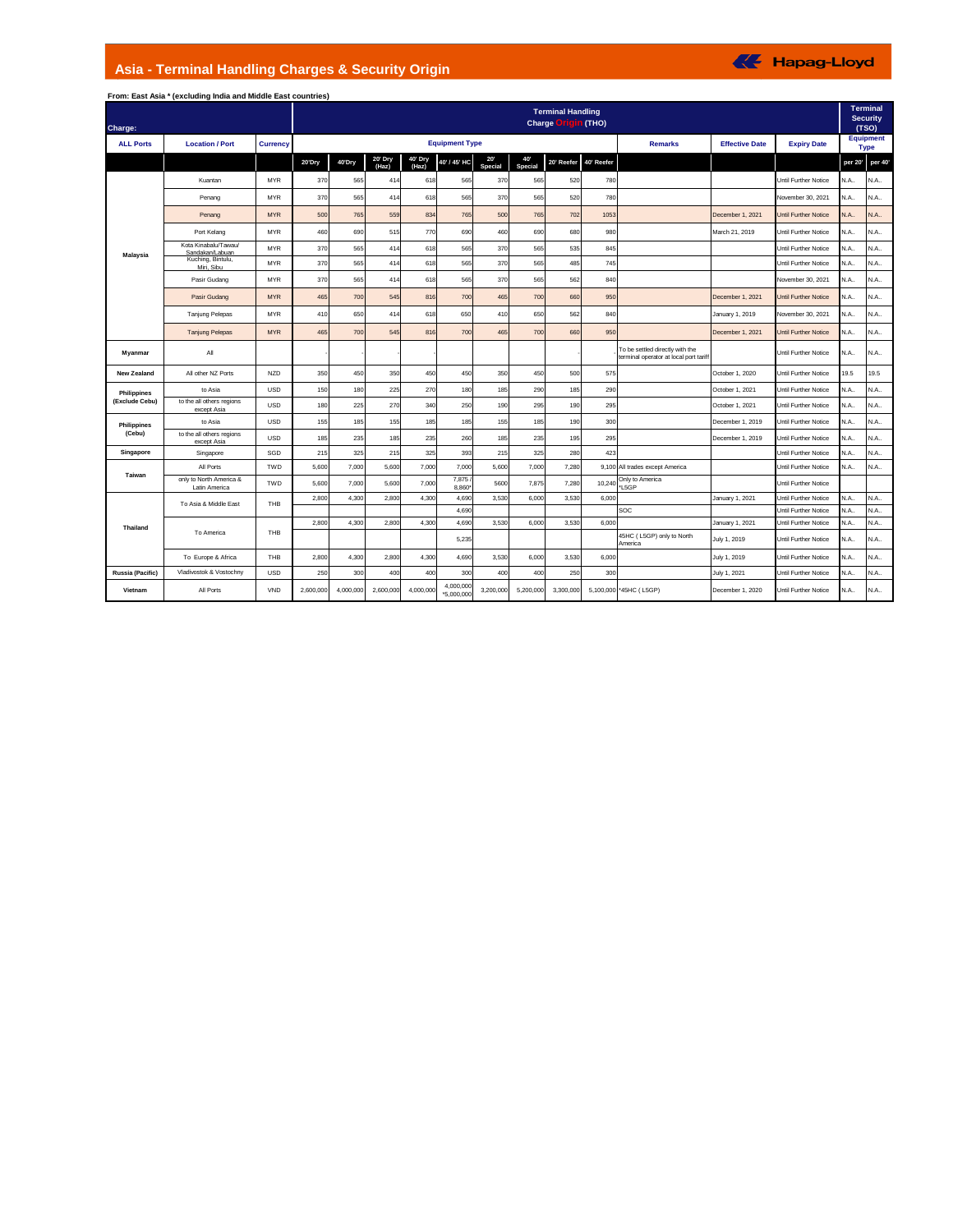## **Asia - Terminal Handling Charges & Security Destination**

| Charge:               |                                                        |                     | <b>Terminal Handling</b><br>stination (THD)<br><b>Charge Des</b> |           |              |                       |                       |                |                |               |               |                                                                                                            |                                                                              |                                                            |         |                                 |
|-----------------------|--------------------------------------------------------|---------------------|------------------------------------------------------------------|-----------|--------------|-----------------------|-----------------------|----------------|----------------|---------------|---------------|------------------------------------------------------------------------------------------------------------|------------------------------------------------------------------------------|------------------------------------------------------------|---------|---------------------------------|
| <b>All Ports</b>      | <b>Location / Port</b>                                 | <b>Currenc</b><br>v |                                                                  |           |              |                       | <b>Equipment Type</b> |                |                |               |               | <b>Remarks</b>                                                                                             | <b>Effective Date</b>                                                        | <b>Expiry Date</b>                                         |         | <b>Equipment</b><br><b>Type</b> |
|                       |                                                        |                     | 20'Dry                                                           | 40'Dry    | 20' Dry      | 40' Dry               | 40' / 45' HC          | 20'            | 40             | 20'           | 40            |                                                                                                            |                                                                              |                                                            | per 20' | per 40'                         |
|                       |                                                        |                     | 550                                                              | 727       | (Haz)<br>670 | (Haz)<br>847          | 727                   | Special<br>550 | Special<br>727 | Reefer<br>680 | Reefer<br>780 |                                                                                                            | July 1, 2016                                                                 | Until Further Notice                                       |         |                                 |
|                       | Darwin                                                 | AUD                 |                                                                  |           |              |                       |                       |                |                | 737           |               | 847 DG                                                                                                     | July 1, 2016                                                                 | Jntil Further Notice                                       |         |                                 |
|                       | Adelaide                                               |                     | 524                                                              | 684       | 662          | 822                   | N.A                   | 524            | 684            | 690<br>82     |               | 855 Special (in-gauge)<br>993 DG                                                                           | October 1, 2021<br>October 1, 2021                                           | <b>Jntil Further Notice</b><br><b>Intil Further Notice</b> | N.A.    | N.A.                            |
|                       | Brisbane                                               |                     | 505                                                              | 690       | 643          | 828                   | N.A                   | 505            | 690            | 724           |               | 881 Special (in-gauge)                                                                                     | October 1, 2021                                                              | <b>Jntil Further Notice</b>                                | N.A.    | N.A.                            |
|                       |                                                        |                     | 518                                                              | 686       | 656          | 824                   | N.A                   | 518            | 686            | 862<br>674    |               | 1,019 DG<br>832 Special (in-gauge)                                                                         | October 1, 2021<br>October 1, 2021                                           | <b>Jntil Further Notice</b><br><b>Jntil Further Notice</b> | N.A     | N.A.                            |
|                       | Fremantle                                              |                     |                                                                  |           |              |                       |                       |                |                | 812           |               | 970 DG                                                                                                     | October 1, 2021                                                              | Until Further Notice                                       | N.A.    | N.A.                            |
|                       | Melbourne                                              |                     | 545                                                              | 749       | 683          | 887                   | N.A                   | 545            | 749            | 694           |               | 894 Special (in-gauge)                                                                                     | October 1, 2021                                                              | Until Further Notice                                       | N.A.    | N.A.                            |
| Australia             |                                                        |                     | 559                                                              | 744       | 697          | 882                   | N.A                   | 559            | 744            | 832<br>721    |               | 1,032 DG<br>921 Special (in-gauge)                                                                         | October 1, 2021<br>October 1, 2021                                           | Until Further Notice<br>Until Further Notice               | N.A.    | N.A.                            |
|                       | Sydney                                                 |                     |                                                                  |           |              |                       |                       |                |                | 859           |               | 1,059 DG                                                                                                   | October 1, 2021                                                              | Until Further Notice                                       |         |                                 |
|                       | All Ports Except Darwin                                | AUD                 |                                                                  |           |              |                       |                       | 750            | 900            |               |               | <b>\ll OOG (Over Height, Ove</b><br>Width and Over Height + Over<br>Width)<br>Applicable for Non-Hazardous | May 1, 2020                                                                  | Until Further Notice                                       | N.A.    | N.A.                            |
|                       | All Ports Except Darwin                                | AUD                 |                                                                  |           |              |                       |                       | 888            | 1,038          |               |               | All OOG (Over Height, Over<br>Width and Over Height + Over<br>Width)                                       | September 1, 2020                                                            | Until Further Notice                                       | N.A.    | N.A.                            |
|                       |                                                        |                     |                                                                  |           |              |                       |                       |                |                |               |               | Applicable for Hazardous                                                                                   |                                                                              |                                                            |         |                                 |
| Brunei                | All<br>Sihanoukville                                   | <b>BND</b>          | 215                                                              | 315       | 275          | 415                   | 315<br>180            | 215            | 315            | 275           | 415           |                                                                                                            | December 1, 2020                                                             | Jntil Further Notice                                       |         |                                 |
| Cambodia              | Phnom Penh                                             | USD                 | 130                                                              | 180       | 130          | 180                   | $\alpha$              | 130            | 180            | 130           | 180           |                                                                                                            | December 1, 2020                                                             | Until Further Notice                                       | N.A     | N.A.                            |
|                       |                                                        |                     |                                                                  |           |              |                       |                       |                | 205            |               |               | 40HC/ 45'HC Specials                                                                                       |                                                                              |                                                            |         |                                 |
|                       | Hong Kong                                              |                     | 214                                                              | 2,855     | 2,14         | 2,855                 | 2,855                 | 2,140          | 2,855          | 2,782         | 3,711         |                                                                                                            |                                                                              | Until Further Notice                                       | N.A.    | N.A.                            |
| <b>Hong Kong</b>      |                                                        | <b>HKD</b>          |                                                                  |           |              |                       | 3615                  |                |                |               |               | 45 HC From North America<br><b>Trade</b>                                                                   |                                                                              | <b>Until Further Notice</b>                                | N.A.    | N.A.                            |
|                       |                                                        |                     |                                                                  |           |              |                       |                       | 2,958          | 3,673"         |               |               | OH<160cm, OW<20cm,<br>OL<20cm / weight<35tons<br>Inclusive of NSL (Non Standard<br>Lift Charge)            |                                                                              | Until Further Notice                                       | N.A     | N.A.                            |
|                       |                                                        |                     |                                                                  |           |              |                       |                       | 12,140         | 12,855         |               |               | OH=>160cm or OW=>20cm or<br>OL=>20cm or weight=>35tons<br>Inclusive of NSL (Non Standard<br>Lift Charge)   |                                                                              | Until Further Notice                                       | N.A     | N.A.                            |
|                       | China<br>(excluding Tianjin and Xiamen)                | RMB                 | 624                                                              | 818       | 624          | 818                   | 1,198                 | 624            | 818            | 849           | 1,098         | All trades (unless otherwise<br>specified below).<br>*45' HC                                               | April 1, 2019                                                                | Until Further Notice                                       | 10      | 15                              |
|                       |                                                        |                     |                                                                  |           |              |                       |                       | 1,249          | 1,698          |               |               | Out-of-Gauge                                                                                               | April 1, 2019                                                                | Until Further Notice                                       |         |                                 |
|                       | Tianjin only                                           |                     | 634                                                              | 838       | 634          | 838                   | 1223                  | 634            | 838            | 729           | 998           | All trades<br>'45' HC                                                                                      | April 1, 2019                                                                | Until Further Notice                                       | N.A.,   | N.A.                            |
|                       |                                                        | <b>RMB</b>          |                                                                  |           |              |                       |                       | 1,249          | 1,698          |               |               | Out-of-Gauge                                                                                               | April 1, 2019                                                                | Jntil Further Notice                                       |         |                                 |
| <b>Mainland CHINA</b> | Xiamen                                                 | RMB                 | 609                                                              | 798       | 609          | 798                   | 1198                  | 609            | 798            | 849           | 1,098         | All trades<br>*45' HC                                                                                      | April 1, 2019                                                                | Until Further Notice                                       | N.A.    | N.A.                            |
|                       |                                                        |                     |                                                                  |           |              |                       | 1198*                 | 1249           | 1698           |               |               | Out-of-Gauge<br>** 45HC to North America                                                                   | April 1, 2019                                                                | Until Further Notice                                       |         |                                 |
|                       | South China<br>(excluding Fujian Province)             | <b>RMB</b>          | 809                                                              | 1.538     | 809          | 1,538                 | 2028                  | 809            | 1.538          | 1,299         | 2.098         | Applicable for Europe, North<br>America & Latin America Trade<br>'45' HC                                   | April 1, 2019                                                                | Until Further Notice                                       | N.A     | N.A.                            |
|                       |                                                        |                     |                                                                  |           |              |                       |                       | 1299           | 2098*          |               |               | Out-of-Gauge                                                                                               | April 1, 2019                                                                | Until Further Notice                                       |         |                                 |
|                       | South China<br>(excluding Fujian Province)             | RMB                 | 624                                                              | 816       | 624          | 818                   | 1198                  | 624            | 818            | 849           | 1.098         | Applicable for Intra Asia and to<br>Africa Trade *45' HC                                                   | April 1, 2019                                                                | <b>Until Further Notice</b>                                | N.A     | N.A.                            |
|                       |                                                        |                     |                                                                  |           |              |                       |                       | 1249           | 1698           |               |               | Out-of-Gauge                                                                                               | April 1, 2019                                                                | Until Further Notice                                       |         |                                 |
| Fiji                  | <b>ALL</b>                                             | FJD                 | 500                                                              | 725       | 500          | 725                   | 725                   | 500            | 725            | 500           | 725           |                                                                                                            |                                                                              | Until Further Notice                                       | N.A.    | N.A.                            |
| Indonesia             | All ports except IDMAK/ IDPWG<br>IDTT I / IDBPN/ IDBLW | USD                 | 95                                                               | 145       | 95           | 145                   | 145                   | 95             | 145            | 175           | 230           |                                                                                                            |                                                                              | Until Further Notice                                       | N.A.    | N.A.                            |
|                       | Belawan (IDBLW) only                                   | USD                 | 95                                                               | 145       | 190          | 290                   | 145                   | 95             | 145            | 175           | 230           |                                                                                                            | May 1, 2018                                                                  | Until Further Notice                                       | N.A.    | N.A.                            |
| Japan                 | All Ports                                              | JPY                 | 32000                                                            | 48,000    | 32,000       | 48,000                | 48,000                | 32,000         | 48,000         | 42,000        | 60,000        |                                                                                                            | April 1, 2021:<br>non FMC related lanes<br>May 1, 2021:<br>FMC related lanes | Until Further Notice                                       | N.A.    | N.A.                            |
| Korea                 | All Ports                                              | KRW                 | ^^130,000                                                        | ^^180,000 | 180,000      | 240,000<br>** 270,000 | 221,000               | 170,000        | 240,000        | 230,000       | 345,000       | *45'GP (HAZ)<br>Minclude Tank Container                                                                    | May 1, 2020                                                                  | Until Further Notice                                       | N.A     | N.A                             |
|                       | Asia Trade                                             | HKD                 | 1800                                                             | 2,650     | 1,800        | 2,650                 | 2,650                 | 1,800          | 2,650          | 2,340         | 3,445         |                                                                                                            |                                                                              | Until Further Notice                                       |         |                                 |
| Macau                 | North America Trade                                    | HKD                 | 1800                                                             | 2,650     | 1,800        | 2,650                 | 2,650                 | 1,800          | 2,650          | 2,340         | 3,445         |                                                                                                            |                                                                              | Until Further Notice                                       |         |                                 |
|                       | South America Trade                                    | <b>HKD</b><br>HKD   | 2140                                                             | 2,855     | 2,140        | 2,855                 | 2,855                 | 2,140          | 2,855          | 2,140         | 2,855         |                                                                                                            |                                                                              | Until Further Notice<br>Until Further Notice               |         |                                 |
|                       | Europe Trade                                           |                     | 2,065                                                            | 2,750     | 2,065        | 2,750                 | 2,750                 | 2,065          | 2,750          | 2,685         | 3,575         |                                                                                                            |                                                                              |                                                            |         |                                 |